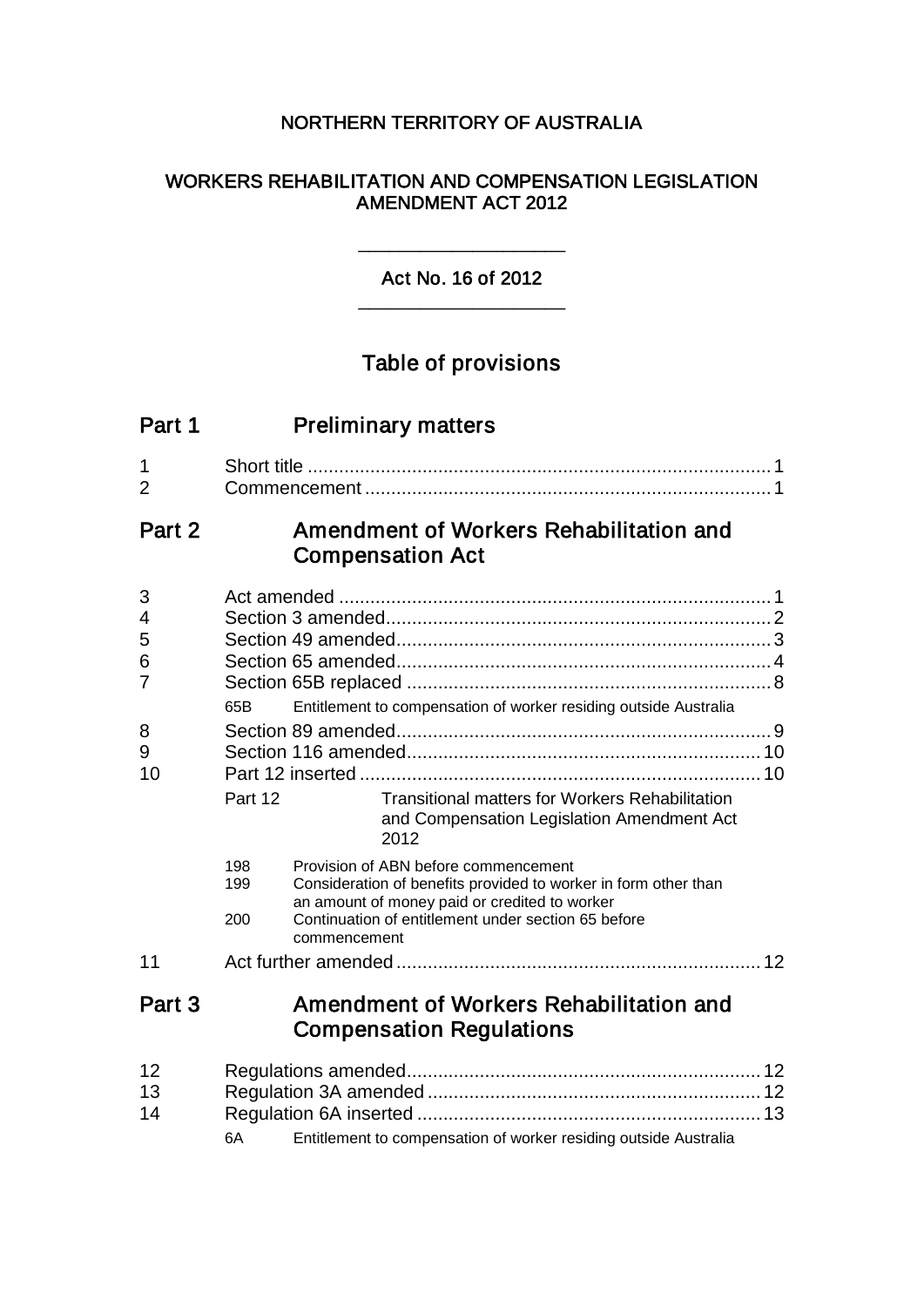| 15         |       |                                                                                      |  |
|------------|-------|--------------------------------------------------------------------------------------|--|
|            | 14    | Late payment of weekly payments                                                      |  |
| 16         | 17A - | Late payment of premiums                                                             |  |
| 17         |       |                                                                                      |  |
| Part 4     |       | <b>Expiry of Act</b>                                                                 |  |
| 18         |       |                                                                                      |  |
| Schedule 1 |       | <b>Workers Rehabilitation and Compensation</b><br>Act further amended                |  |
| Schedule 2 |       | <b>Workers Rehabilitation and Compensation</b><br><b>Regulations further amended</b> |  |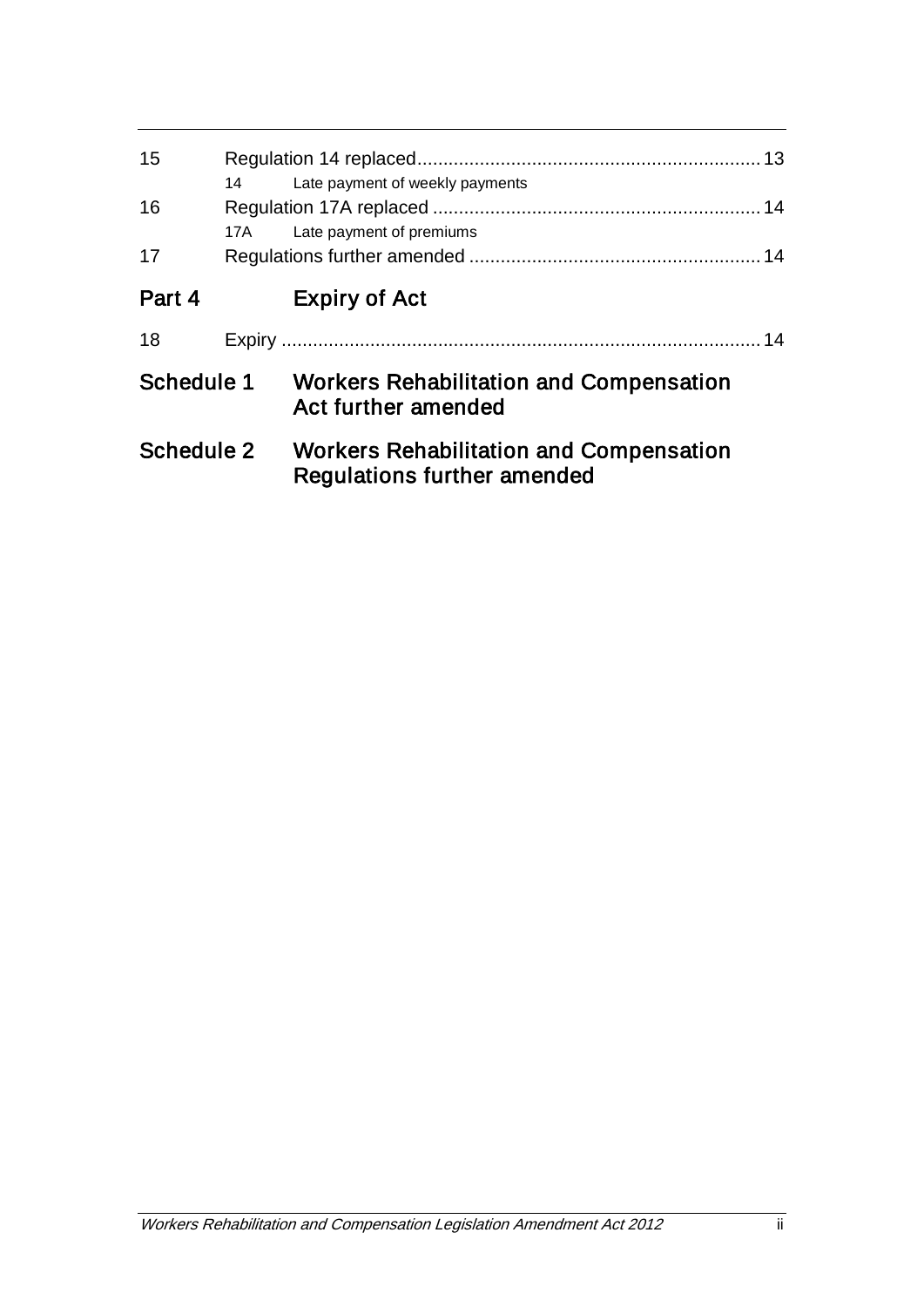

# NORTHERN TERRITORY OF AUSTRALIA \_\_\_\_\_\_\_\_\_\_\_\_\_\_\_\_\_\_\_\_

## Act No. 16 of 2012 \_\_\_\_\_\_\_\_\_\_\_\_\_\_\_\_\_\_\_\_

An Act to amend the Workers Rehabilitation and Compensation Act and Workers Rehabilitation and Compensation Regulations

> [Assented to 27 April 2012] [Second reading 22 February 2012]

The Legislative Assembly of the Northern Territory enacts as follows:

# Part 1 Preliminary matters

#### 1 Short title

This Act may be cited as the Workers Rehabilitation and Compensation Legislation Amendment Act 2012.

## 2 Commencement

This Act commences on the day fixed by the Administrator by Gazette notice.

## Part 2 Amendment of Workers Rehabilitation and Compensation Act

#### 3 Act amended

This Part amends the Workers Rehabilitation and Compensation Act.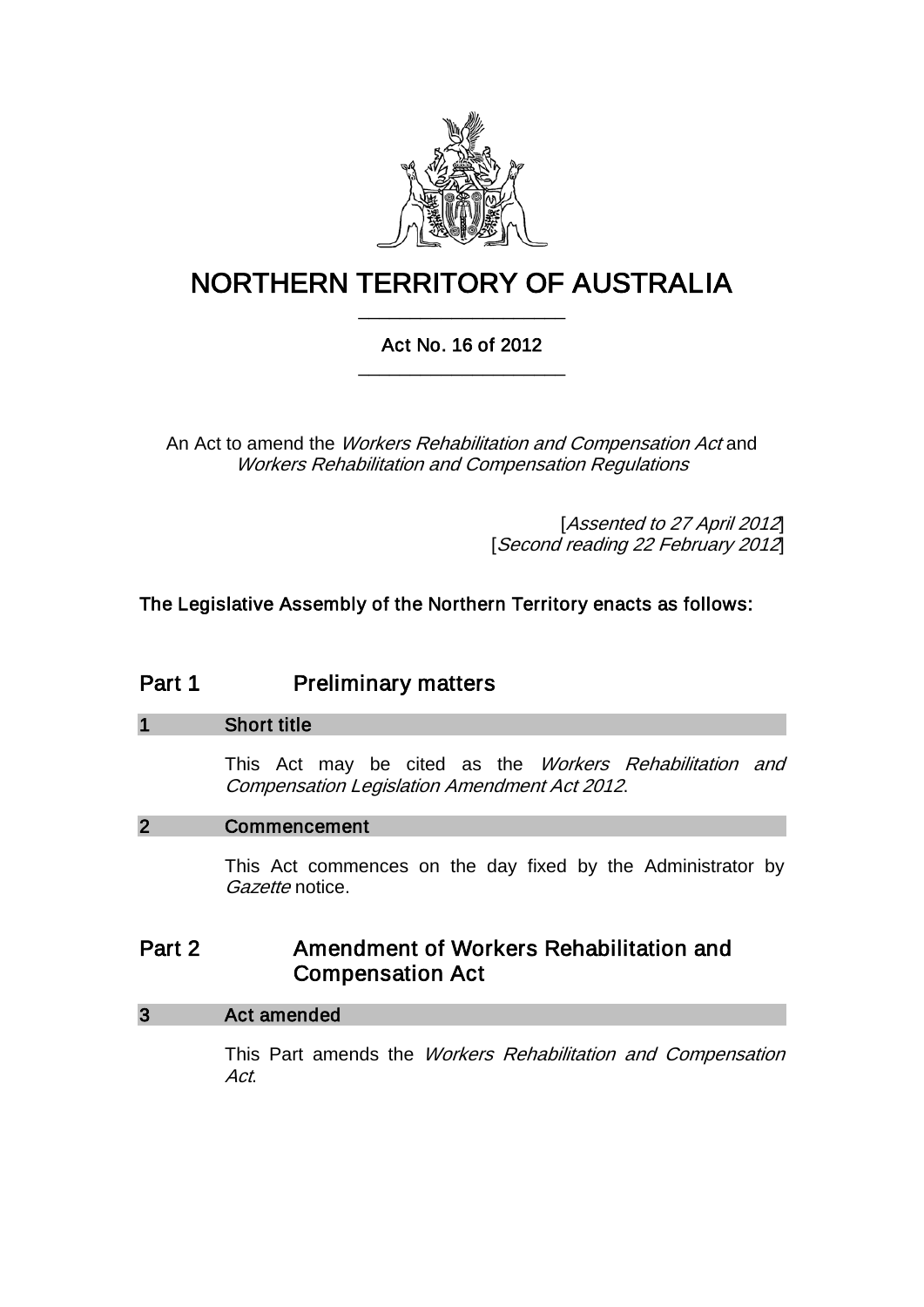#### 4 Section 3 amended

 $(1)$  Section 3(1), definitions *this Act* and *worker* 

omit

(2) Section 3(1)

insert (in alphabetical order)

worker means a natural person:

- (a) who, under a contract or agreement of any kind (whether expressed or implied, oral or in writing or under a law of the Territory or not), performs work or a service of any kind for another person unless:
	- (i) the natural person:
		- (A) is paid to achieve a specified result or outcome; and
		- (B) has to supply plant, and equipment or tools of trade, needed to perform the work or service; and
		- (C) is, or would be, liable for the cost of rectifying any defect arising out of the work or service performed; or
	- (ii) a personal services business determination relating to the natural person performing the work or service is in effect under section 87-60 of the *Income Tax* Assessment Act 1997 (Cth); or
- (b) who is a person, or a member of a class of persons, prescribed for this definition as a worker;

but does not include a natural person:

- (c) who is employed in the service of the Commonwealth; or
- (d) subject to subsection (2), who is a member of the immediate family of the employer; or
- (e) subject to subsection (3), who is a director (by whatever name called) of a body corporate; or
- (f) subject to paragraph (b) and to subsections (7), (8) and (9), who is employed in voluntary work and receives in relation to that work, if anything, nothing more than reasonable travelling, accommodation or other out-of-pocket expenses; or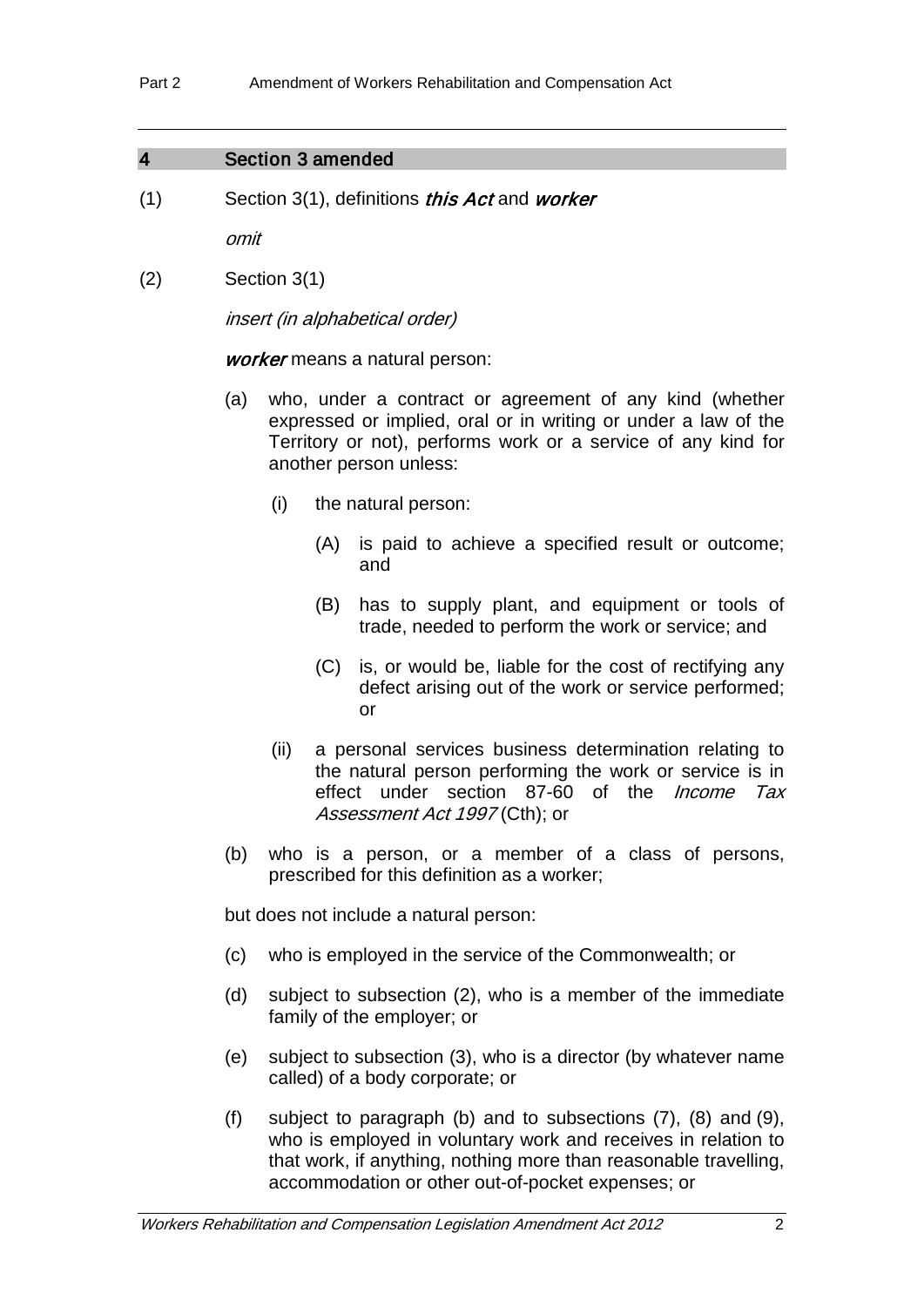- (g) who is a person, or a member of a class of persons, prescribed for this definition as not being a worker; or
- (h) in relation to the work or service under consideration who is an employer of another natural person engaged in the performance of the work or service; or
- (i) subject to subsection  $(5)$  who is employed or engaged by a householder; or
- (j) who is employed or engaged otherwise than for the purposes of the employer's trade, business or enterprise and in respect of whom the employer does not make any withholding payments under the PAYG provisions.
- $(3)$  Section 3(1), definition *insurer*

omit (all references)

authorized

insert

authorised

(4) Section 3(2) and (3)

omit

all words from "who" to "such employment and"

(5) Section 3(6) and (6A)

omit

(6) After section 3(11)

insert

(12) This section is not relevant for determining whether a person is or is not a worker or employee under another Act unless the other Act otherwise provides.

#### 5 Section 49 amended

(1) Section 49(1)

omit

, unless the contrary intention appears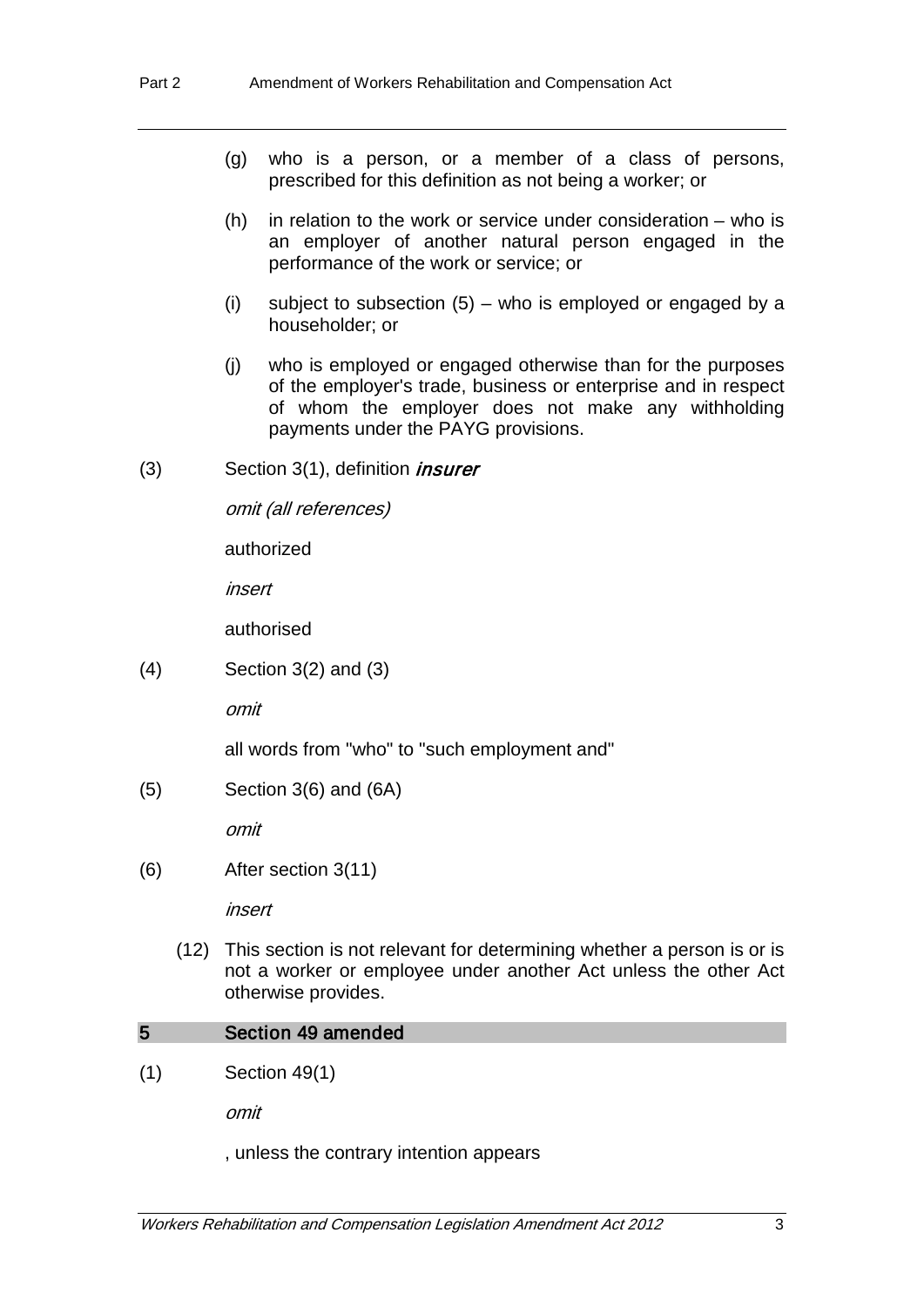(2) After section 49(3)

insert

- (4) In determining a worker's remuneration for the definitions *normal* weekly earnings and ordinary time rate of pay, the value of a benefit, that is provided by the worker's employer to the worker in a form other than an amount of money paid or credited to the worker, must not be taken into account unless the benefit relates to the provision of any of the following:
	- (a) accommodation;
	- (b) meals;
	- (c) electricity.

#### 6 Section 65 amended

(1) Section 65(1)

omit, insert

- (1) This section applies to a worker who is totally or partially incapacitated for work as the result of an injury out of which his or her incapacity arose or that materially contributed to his or her incapacity.
- (1A) However, this section does not apply to a worker who, at the injury date for the worker, has attained the age of 67 years unless the normal retiring age for the worker is more than 67 years.
- (1B) A worker to whom this section applies must be paid compensation, in accordance with subsections (1C) to (1H) as is applicable, equal to whichever of the following is the lesser at the time the payment is made:
	- (a) 75% of the worker's loss of earning capacity;
	- (b) 150% of average weekly earnings.
- (1C) Compensation under subsection (1B):
	- (a) is payable to a worker only after the first 26 weeks of incapacity (for which compensation is payable under section 64 to the worker); and
	- (b) is in addition to any other compensation to which, under this Part, the worker is entitled; and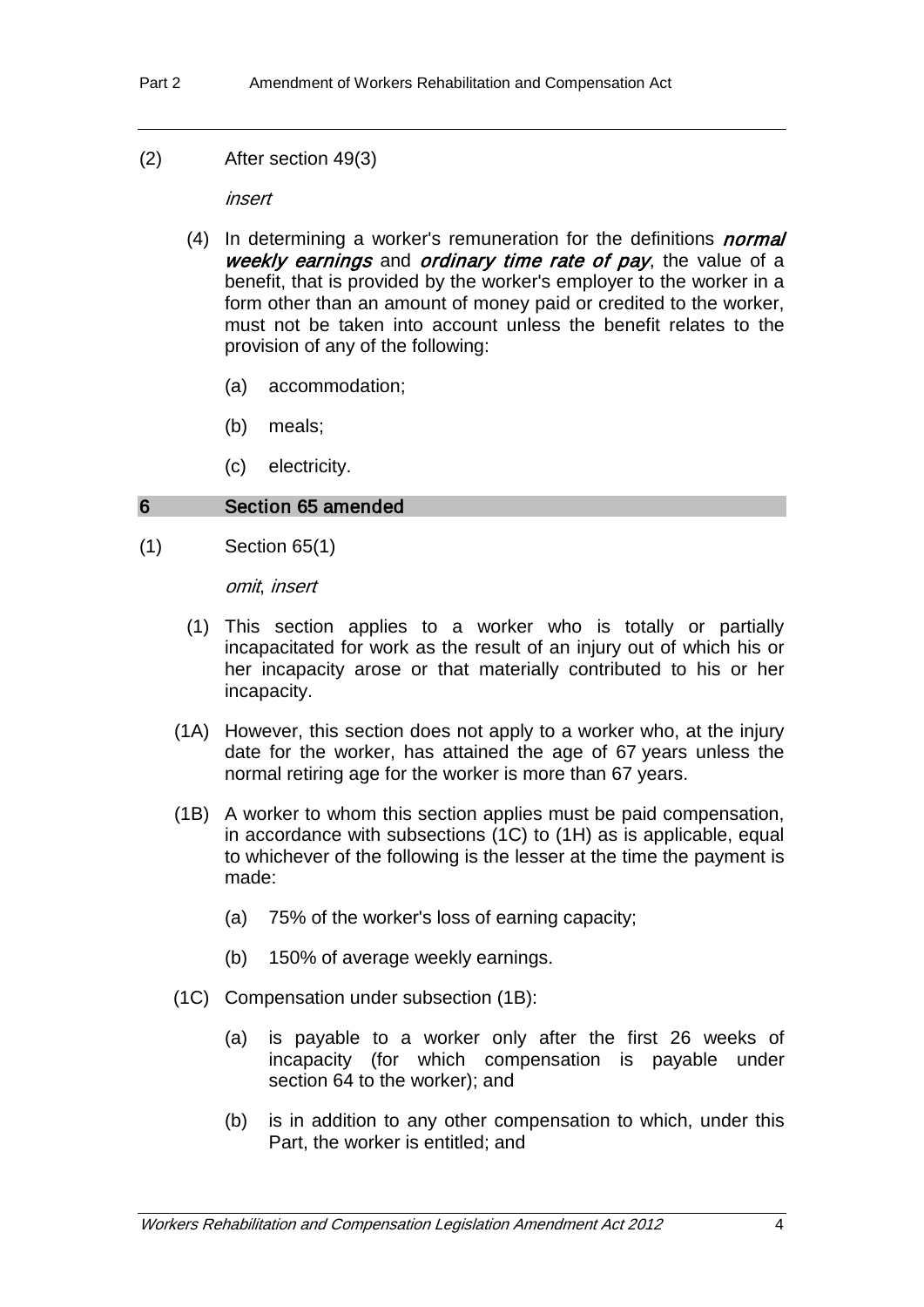(c) is otherwise subject to this Part.

Note for subsection (1C)

Compensation under this section and section 64 is not payable for the same period. That is, a worker is not entitled to double dip for the first 26 weeks of incapacity.

(1D) If:

- (a) the injury pension age for the worker is 65 years; and
- (b) at the injury date, the worker has not attained 63 years;

compensation is to be paid until:

- (c) if the normal retiring age for the worker is more than the injury pension age for the worker – the worker attains that normal retiring age; or
- (d) otherwise the worker attains the future pension age for the worker.

(1E) If:

- (a) the injury pension age for the worker is 65 years; and
- (b) at the injury date, the worker has attained 63 years;

compensation is to be paid until:

- (c) if the normal retiring age for the worker is more than the injury pension age for the worker – the later of the following:
	- (i) the worker attains that normal retiring age;
	- (ii) the worker attains 67 years; or
- (d) otherwise the first of the following:
	- (i) the expiration of 104 weeks immediately after the worker's incapacity commences (which period includes the first 26 weeks of incapacity for which compensation is payable under section 64 to the worker);
	- (ii) the worker attains 67 years.
- (1F) If:
	- (a) the injury pension age for the worker is 65.5 years, 66 years or 66.5 years; and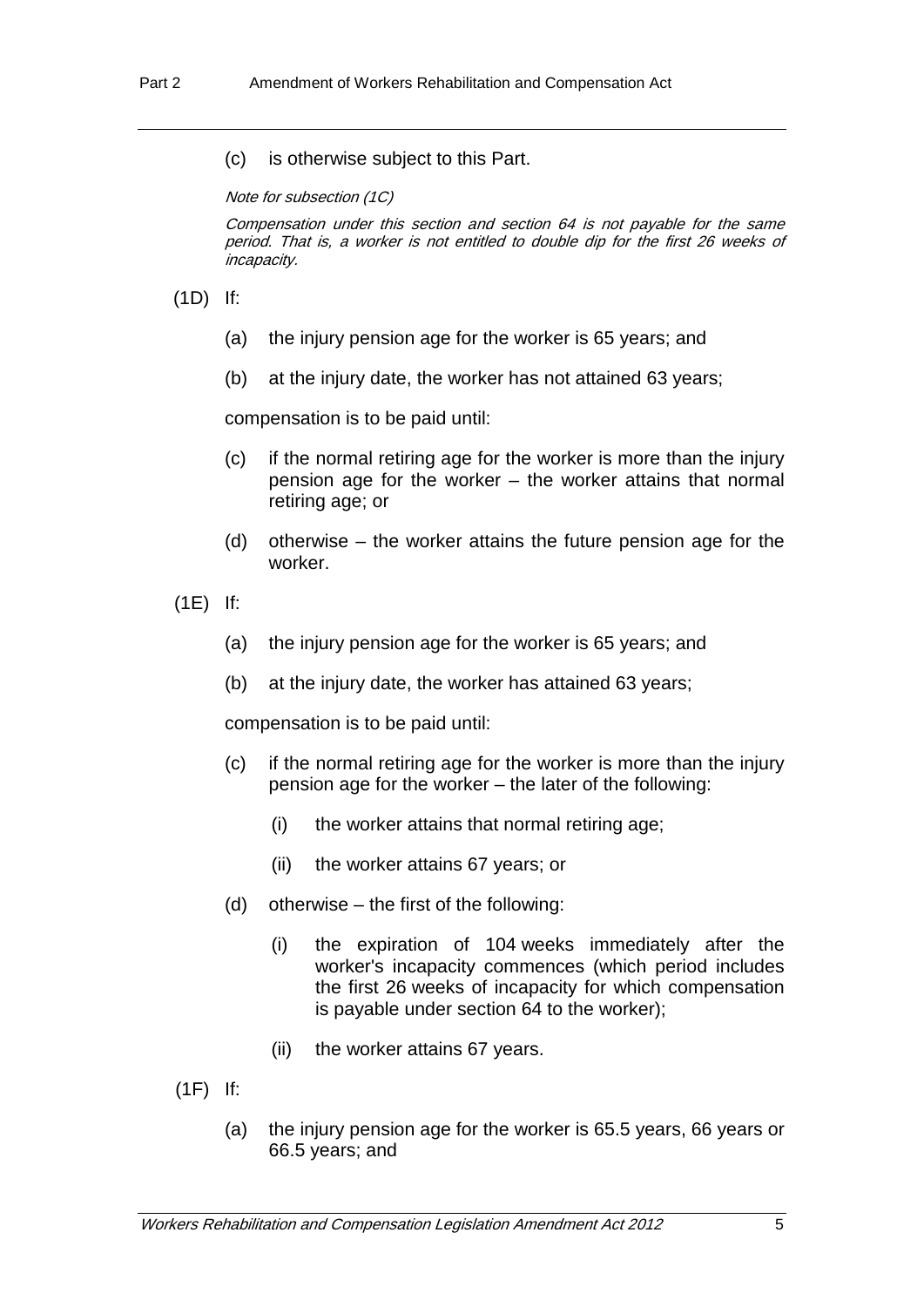(b) at the injury date, the worker has not attained the age equivalent to the injury pension age for the worker less 2 years;

compensation is to be paid until:

- (c) if the normal retiring age for the worker is more than the injury pension age for the worker – the worker attains that normal retiring age; or
- (d) otherwise the worker attains the future pension age for the worker.

#### Examples for subsection (1F)

- 1 If the injury pension age for a worker is 66.5 years, the injury pension age for the worker less 2 years equals 64.5 years. Therefore if, at the injury date, the worker has attained 64 years but not attained 64.5 years, the worker has not attained the injury pension age less 2 years.
- 2 If, before the worker attains 66.5 years the age at which the worker is entitled to the age pension changes to 67 years and subsection (1F)(d) applies to the worker, compensation would be payable under subsection (1F)(d) until the worker attains the future pension age of 67 years.
- (1G) If:
	- (a) the injury pension age for the worker is 65.5 years, 66 years or 66.5 years; and
	- (b) at the injury date, the worker has attained the age equivalent to the injury pension age for the worker less 2 years but has not attained 67 years;

compensation is to be paid until:

- (c) if the normal retiring age for the worker is more than the injury pension age for the worker – the later of the following:
	- (i) the worker attains that normal retiring age;
	- (ii) the worker attains 67 years; or
- (d) otherwise the first of the following:
	- (i) the expiration of 104 weeks immediately after the worker's incapacity commences (which period includes the first 26 weeks of incapacity for which compensation is payable under section 64 to the worker);
	- (ii) the worker attains 67 years.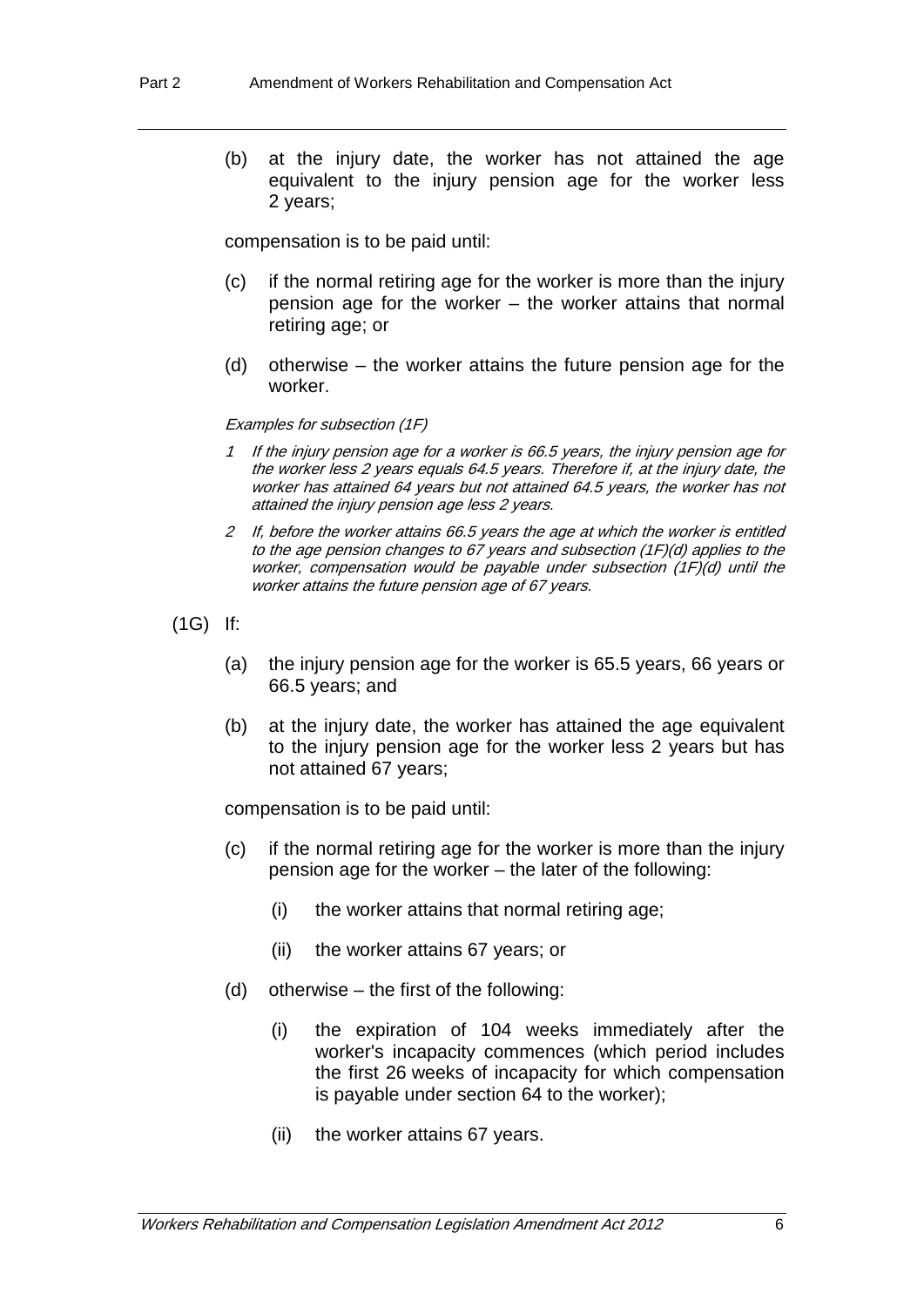- (1H) If the injury pension age for the worker is 67 years, compensation is to be paid until:
	- (a) if the normal retiring age for the worker is more than the injury pension age for the worker – the worker attains that normal retiring age;
	- (b) otherwise the worker attains 67 years.
- (2) Section 65(7) and (8)

omit (all references)

subsection (1)

insert

subsection (1B)

(3) After section 65(13)

insert

(14) In this section:

future pension age, for a worker, means the age at which (once attained) the worker would, subject to satisfying any other qualifying requirements, be eligible to receive an age pension under the Social Security Act 1991 (Cth).

*injury date*, for a worker, means the date of the injury the result of which is the worker's total or partial incapacity for work or that materially contributed to the worker's total or partial incapacity for work.

injury pension age, for a worker who is totally or partially incapacitated, means the age that, at the injury date, the worker would, subject to satisfying any other qualifying requirements, be eligible to receive an age pension under the Social Security Act 1991 (Cth).

**Note** 

The injury pension age for a worker may be 65, 65.5, 66, 66.5 or 67 years.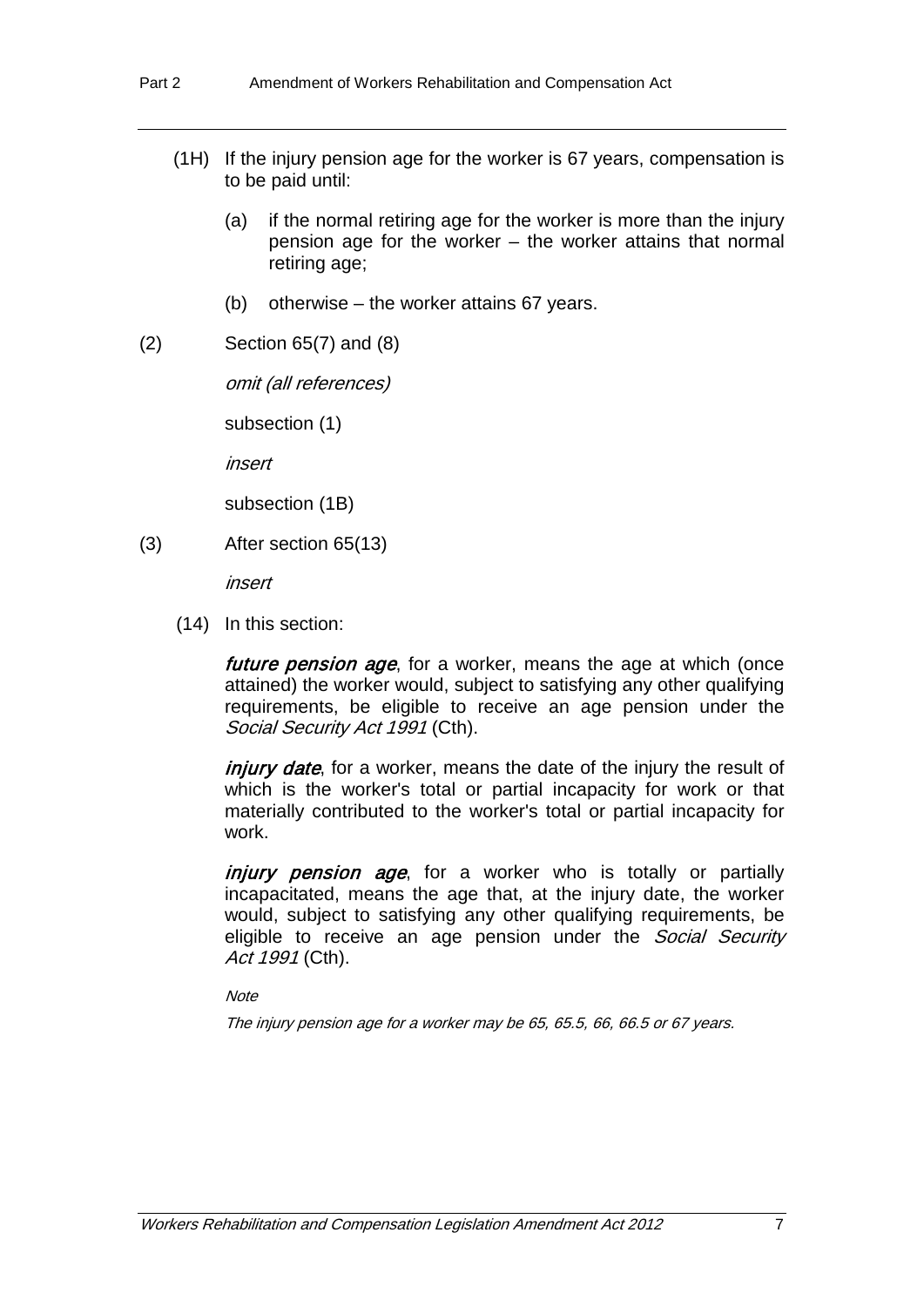normal retiring age, for a worker, means the age that workers in the industry or occupation in which the worker is employed usually retire.

**Note** 

The normal retiring age may be expressed other than as a whole number of years, for example, 68.5 years or 68 years and 8 months.

#### 7 Section 65B replaced

Section 65B

repeal, insert

#### 65B Entitlement to compensation of worker residing outside Australia

- (1) The entitlement of a worker to receive weekly payments of compensation mentioned in section 64 or 65 is suspended when the worker begins to reside outside Australia unless the entitlement continues under this section.
- (2) The entitlement (the *continued entitlement*) to the weekly payments of compensation mentioned in section 64 or 65 continues even if the worker is residing outside Australia if:
	- (a) the worker complies with the requirements prescribed by regulation when so residing outside Australia; and
	- (b) the employer is satisfied about the worker's continued incapacity.
- (3) However, the continued entitlement ceases when, in aggregate, the worker is paid compensation because of the application or applications of subsection (2) for 104 weeks (the period of 104 weeks includes the first 26 weeks referred to in section 64).
- (4) Despite subsection (3), the Court may order the continued entitlement does not cease after 104 weeks if the Court is satisfied:
	- (a) the worker continues to be totally and permanently incapacitated; and
	- (b) the circumstances of the worker residing outside Australia are otherwise exceptional because of the nature of the worker's incapacity or other circumstances applying to the worker; and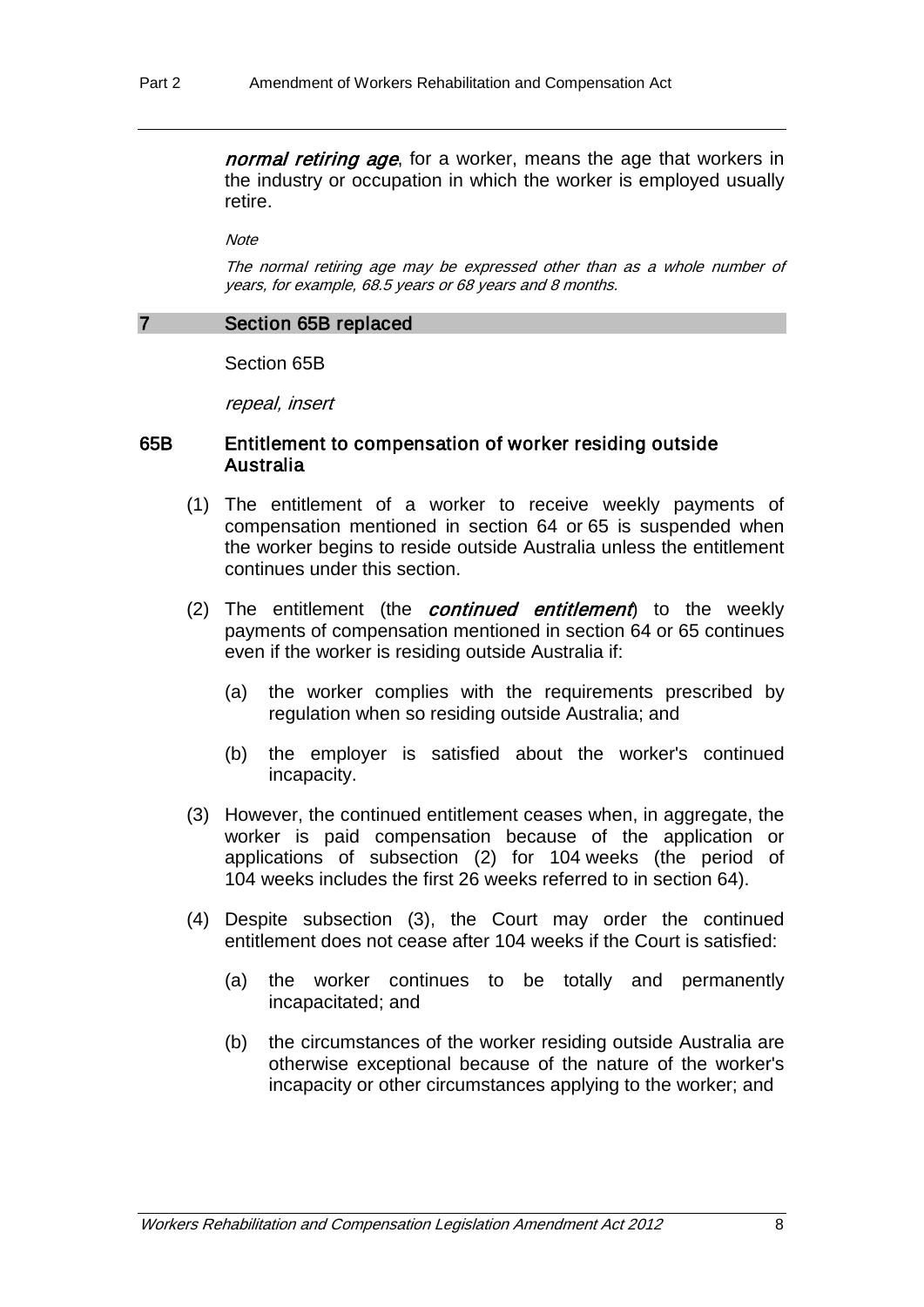(c) the worker would suffer undue hardship if the Court did not make an order under this subsection.

Note for subsection (4) See section 104 for applications to the Court.

- (5) The Court's order must:
	- (a) be made in accordance with the Regulations; and
	- (b) specify the period (the  $ext{extended}$  period) for which the continued entitlement is extended.
- (6) The extended period:
	- (a) must be a single period that does not exceed 104 weeks; and
	- (b) starts, or is taken to have started, on a date specified in the order of the Court (which may be a date before the date of the order).
- (7) At the end of the extended period in relation to a worker's entitlement, the entitlement ceases while the worker is residing outside Australia.

#### 8 Section 89 amended

(1) Section 89

omit

Where a person

insert

- (1) If a person (the *liable person*)
- (2) Section 89(1)

omit

he or she is required to do so, the worker shall

insert

the liable person is required to do so, the worker must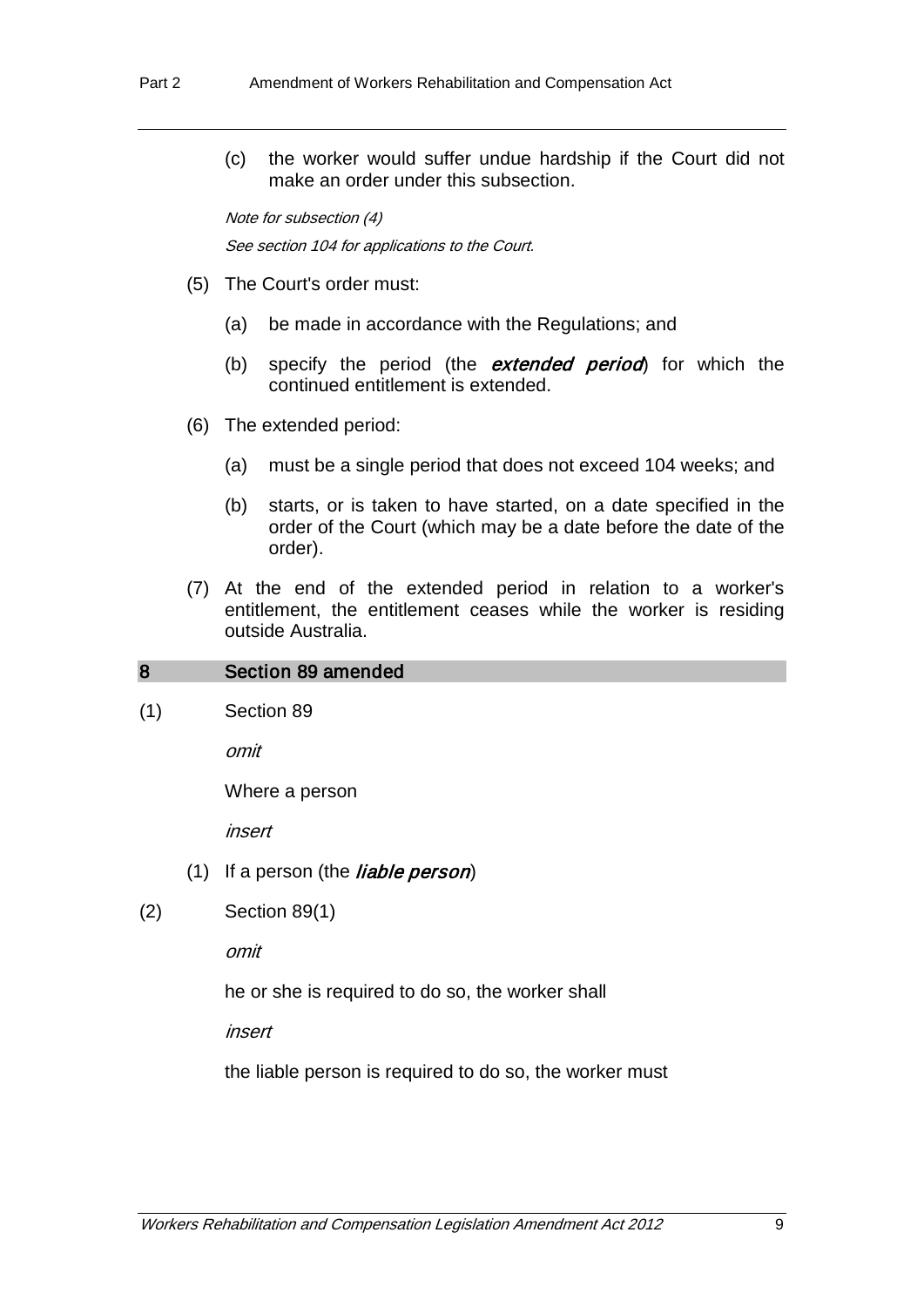(3) After section 89(1)

insert

(2) If the liable person disputes liability for compensation and the dispute is later resolved wholly or partly in favour of the worker, for the purpose of calculating interest under subsection (1), weekly payments are taken to have fallen due when they would have fallen due had there been no dispute.

#### 9 Section 116 amended

Section 116(2)

omit, insert

- (2) In deciding the appeal, the Supreme Court may:
	- (a) confirm or vary the decision or determination; or
	- (b) set aside the decision or determination and substitute its own decision or determination; or
	- (c) set aside the decision or determination and remit the matter to the Work Health Court.
- (2A) For subsection (2), the Supreme Court may make the orders and give the directions it considers appropriate.

### 10 Part 12 inserted

At the end

insert

## Part 12 Transitional matters for Workers Rehabilitation and Compensation Legislation Amendment Act 2012

## 198 Provision of ABN before commencement

(1) A person (a *relevant person*) may be a worker within the meaning of this Act as in force after the commencement of this section even if the relevant person was not a worker within the meaning of this Act as in force immediately before the commencement.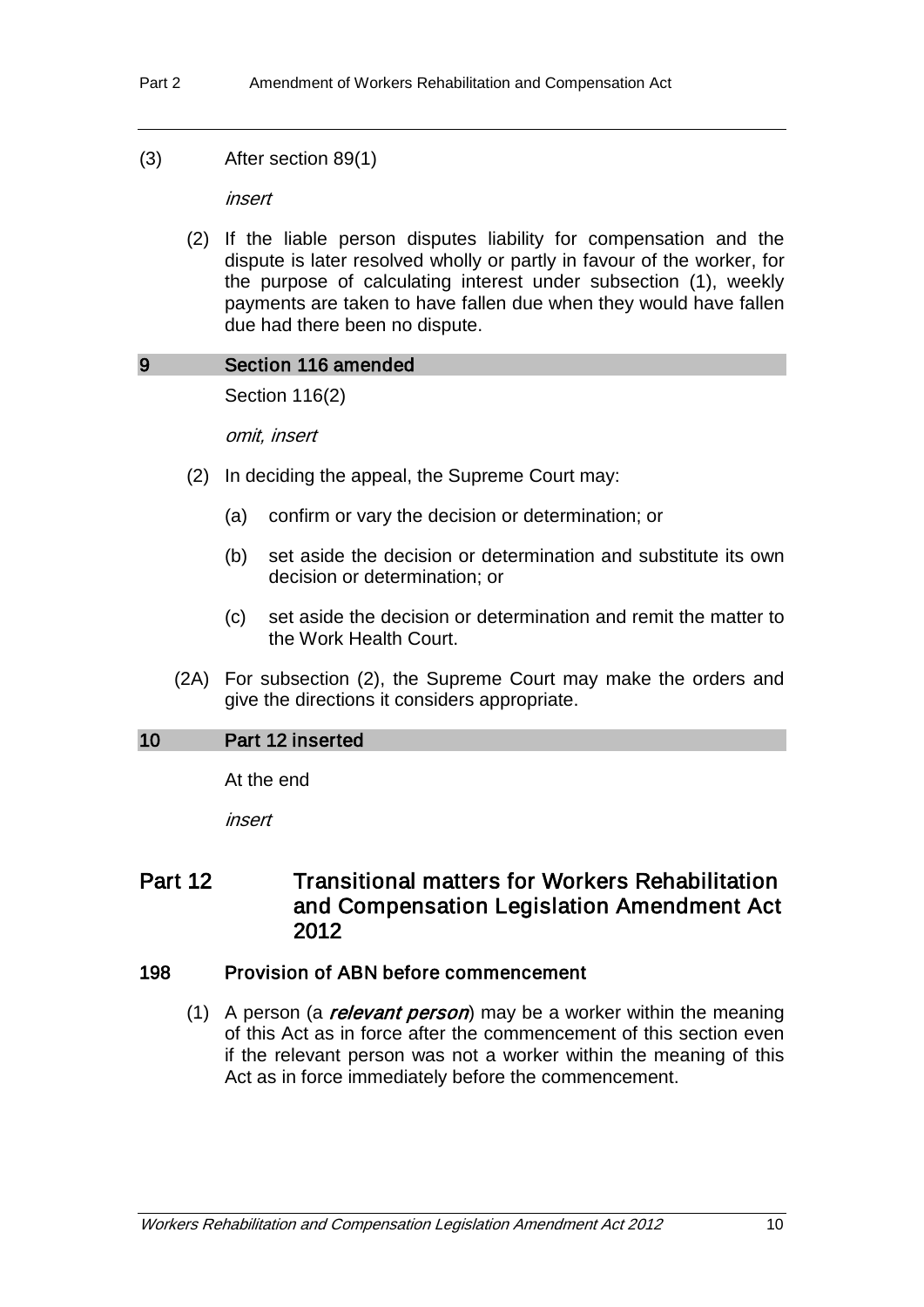- (2) For subsection (1), it is irrelevant if, before the commencement, the relevant person:
	- (a) gave written notice to the person for whom the relevant person performed work or a service of a number that was, or purported to be, the ABN of the relevant person; and
	- (b) agreed with the other person mentioned in paragraph (a) that the relevant person was or was not a worker for this Act.

#### 199 Consideration of benefits provided to worker in form other than an amount of money paid or credited to worker

- (1) This section applies to a worker if, before the commencement of this section, the worker suffered an injury that:
	- (a) resulted in, or materially contributed to, the worker's total or partial incapacity for work before the commencement; or
	- (b) results in, or materially contributes to, the worker's total or partial incapacity for work after the commencement.
- (2) In determining the worker's remuneration for the definitions *normal* weekly earnings and ordinary time rate of pay in section 49, that section as in force immediately before the commencement applies as if section 5 of the Workers Rehabilitation and Compensation Legislation Amendment Act 2012 had not commenced.

#### 200 Continuation of entitlement under section 65 before commencement

(1) This section applies to a worker who, before the commencement, was totally or partially incapacitated for work as mentioned in previous section 65.

Note for subsection (1)

The date of the injury of a worker incapacitated as mentioned in previous section 65 would be before the commencement.

- (2) Subject to subsection (3), the worker's right to the payment of compensation under previous section 65 continues as if section 6 of the Workers Rehabilitation and Compensation Legislation Amendment Act 2012 had not commenced.
- (3) Unless one of the following happened before the commencement, compensation under previous section 65 must be paid until:
	- (a) if the normal retiring age for the worker is more than the injury pension age for the worker – the worker attains that normal retiring age; or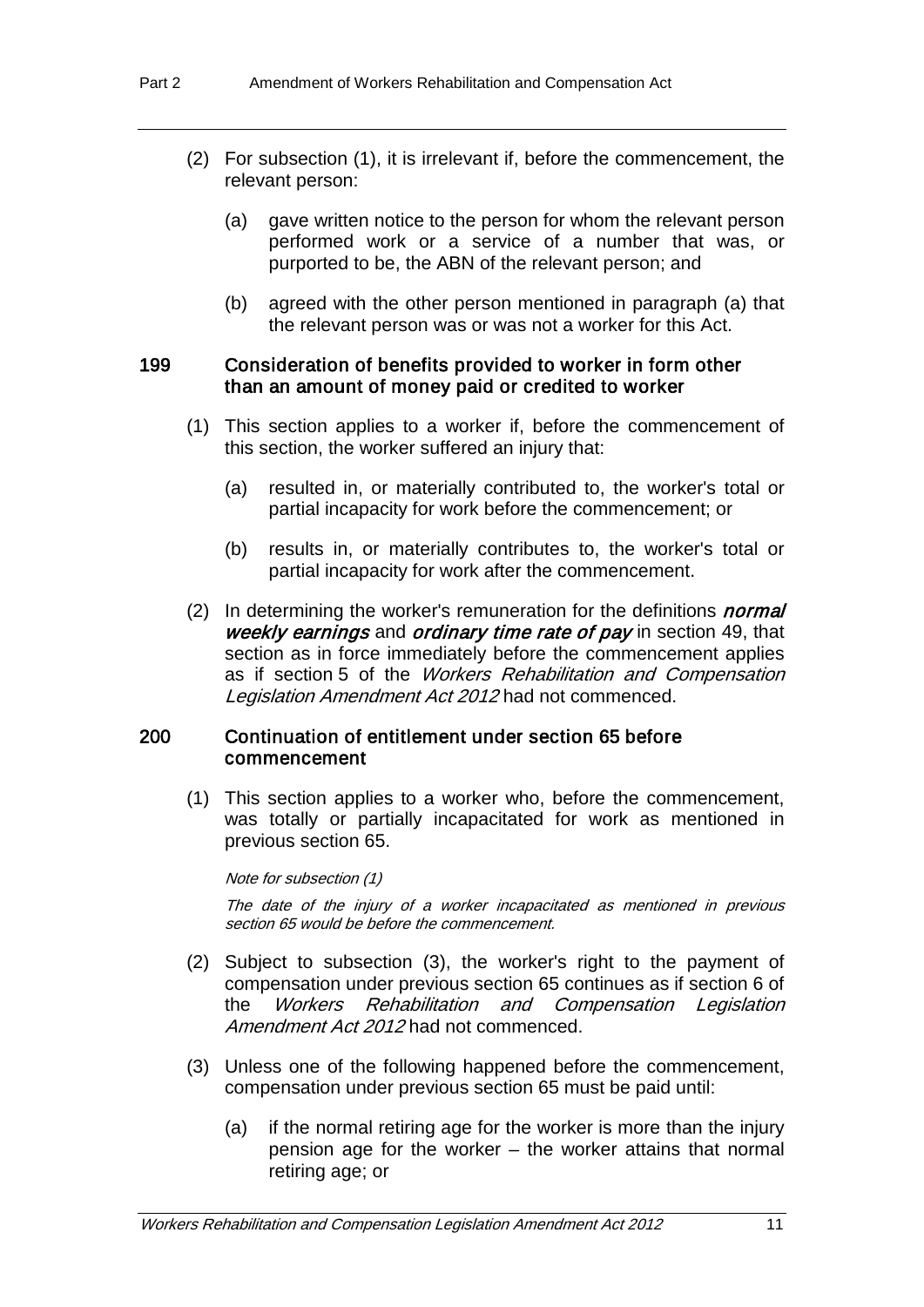- (b) otherwise the worker attains the future pension age for the worker.
- (4) In this section:

commencement means the commencement of this section.

future pension age, for a worker, see section 65(14).

injury pension age, for a worker, see section 65(14).

normal retiring age, for a worker, see section 65(14).

previous section 65 means section 65 as in force immediately before the commencement.

#### 11 Act further amended

Schedule 1 has effect.

# Part 3 Amendment of Workers Rehabilitation and Compensation Regulations

#### 12 Regulations amended

This Part amends the Workers Rehabilitation and Compensation Regulations.

#### 13 Regulation 3A amended

 $(1)$  Regulation 3A(1) and  $(2)(b)$ 

omit (all references)

the purposes of

(2) Regulation 3A(2)

omit

the purposes of paragraph (b)(vii)

insert

paragraph (g)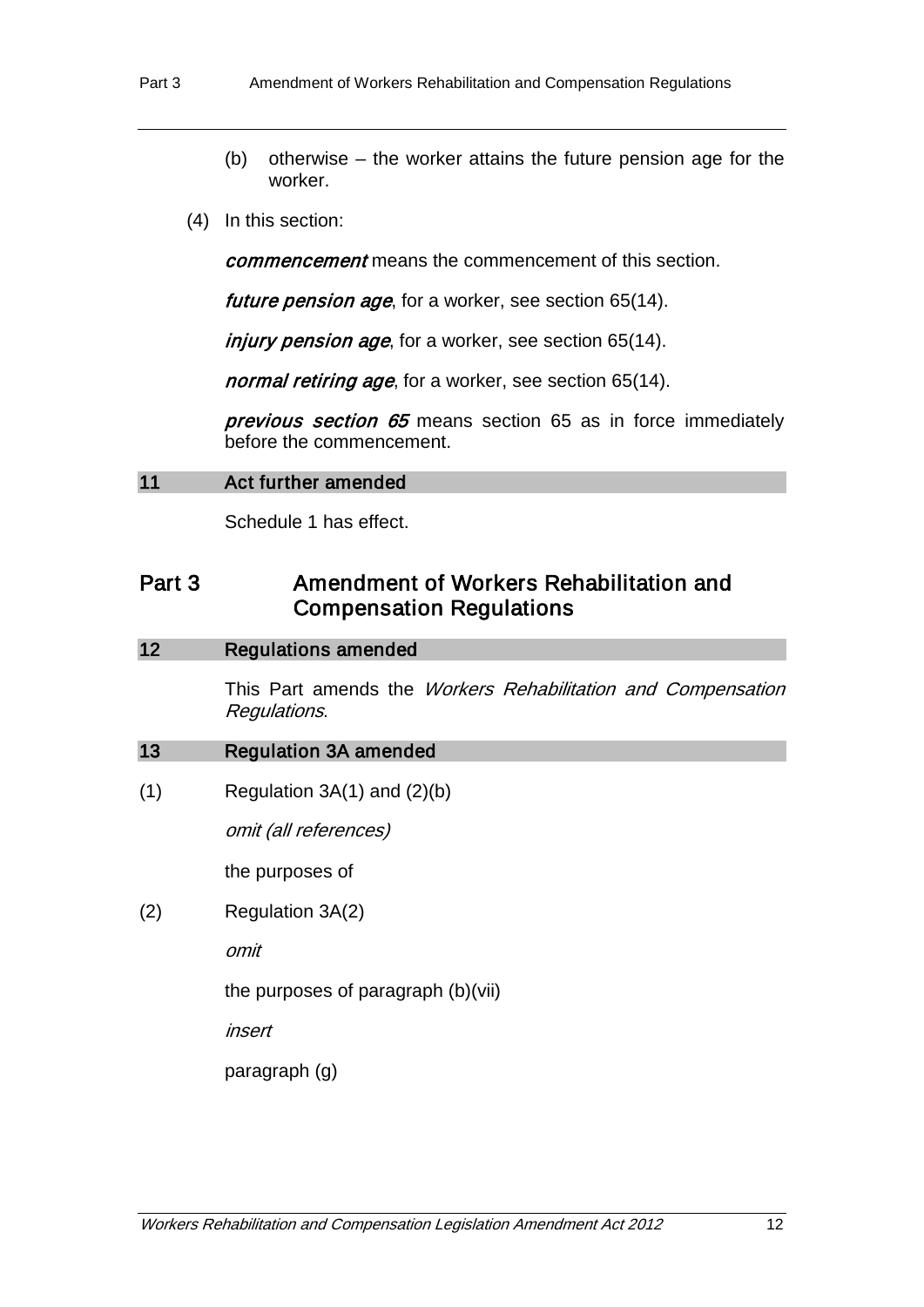(3) Regulation 3A(2)(d)

omit

child,

insert

child;

## 14 Regulation 6A inserted

After regulation 6

insert

## 6A Entitlement to compensation of worker residing outside Australia

For section 65B(2)(a) of the Act, the worker must give the employer, at intervals of not less than 3 months, a declaration, in the approved form, made by each of the following:

- (a) the worker;
- (b) a medical practitioner or, if the worker is living in another country, a person registered under the law of the country that provides for the registration of persons practising the medical profession.

## 15 Regulation 14 replaced

Regulation 14

repeal, insert

## 14 Late payment of weekly payments

For section 89 of the Act, the prescribed rate of interest is the rate applicable to a judgment debt under a judgment of the Supreme Court.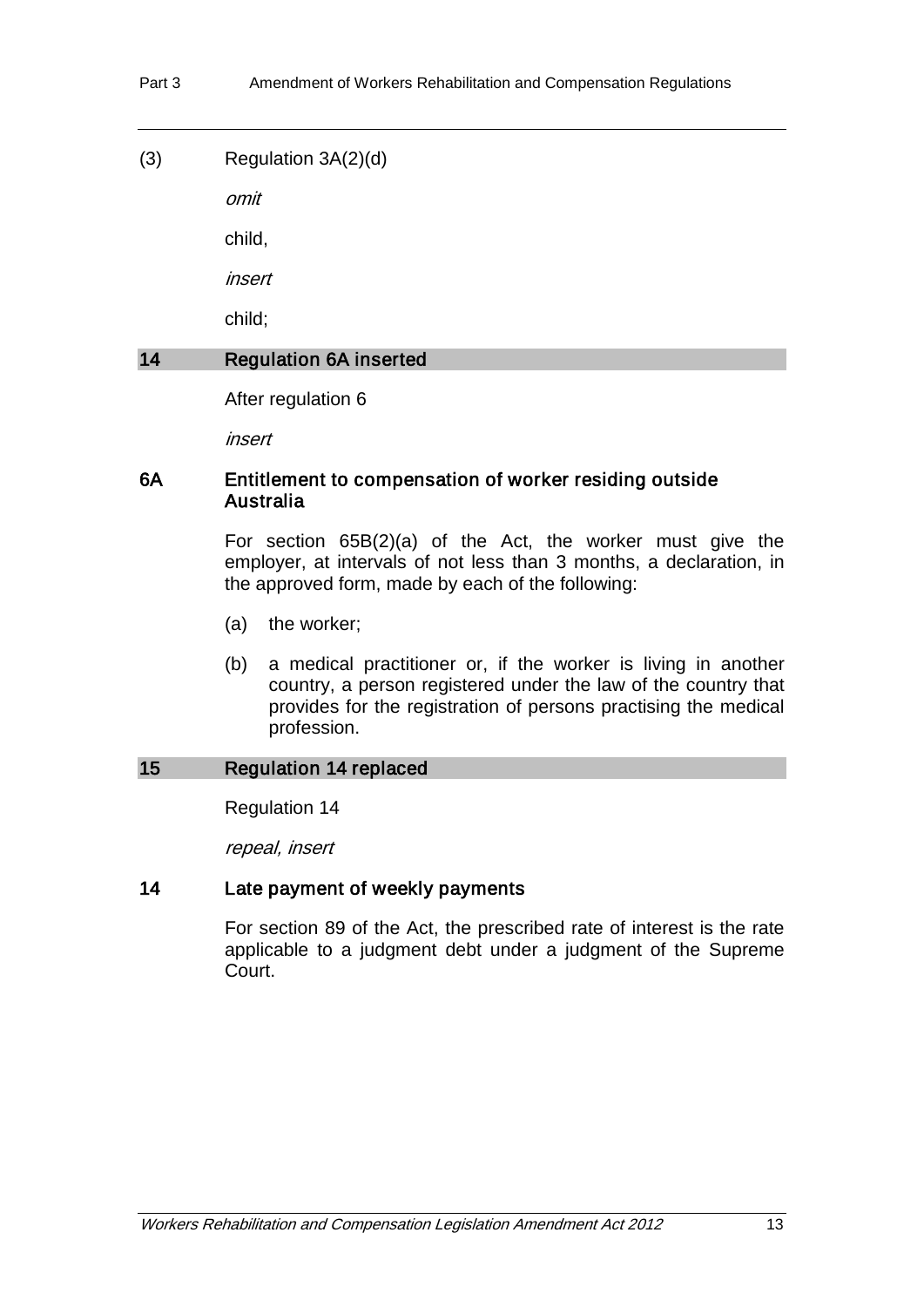## 16 Regulation 17A replaced

Regulation 17A

repeal, insert

### 17A Late payment of premiums

For section 131(3) of the Act, the prescribed rate of interest is the rate applicable to a judgment debt under a judgment of the Supreme Court.

#### 17 Regulations further amended

Schedule 2 has effect.

# Part 4 Expiry of Act

## 18 Expiry

This Act expires on the day after this section commences.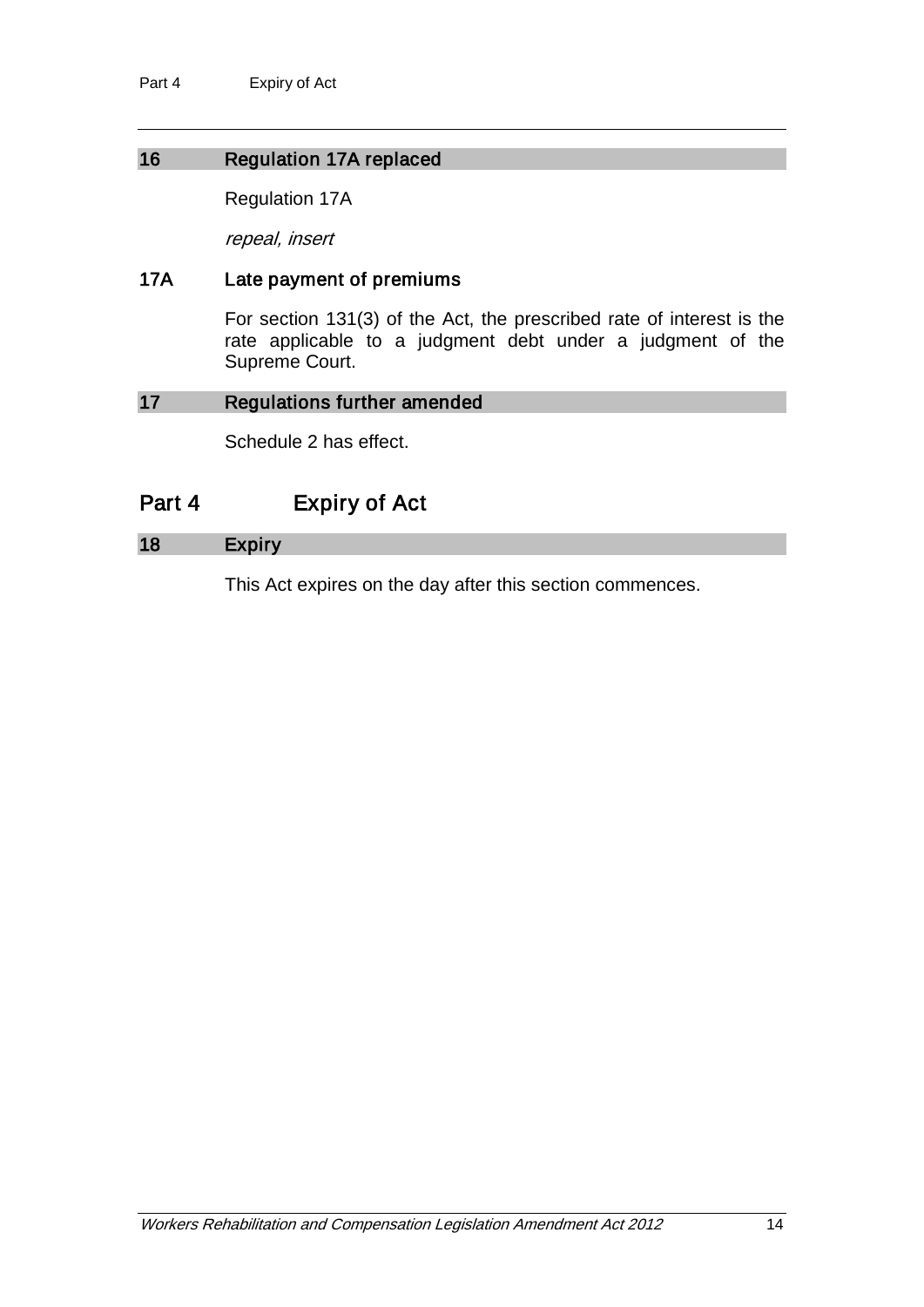# Schedule 1 Workers Rehabilitation and Compensation Act further amended

section 11

| Provision                                                 | Amendment                                  |                 |
|-----------------------------------------------------------|--------------------------------------------|-----------------|
|                                                           | omit                                       | insert          |
| Part 1 and Part 5,<br>Division 1, headings, at<br>the end |                                            | matters         |
| Part 5, Division 3,<br>Subdivision D, heading             | &c.                                        | etc.            |
| section 73, heading                                       | , &c.                                      | and other costs |
| Part 7, Division 1,<br>heading, at the end                |                                            | matters         |
| section 117                                               | , unless the contrary<br>intention appears |                 |
| section $124A(1)(a)$ and<br>(b)                           | or fails to comply with                    |                 |
| section 124A(1)                                           | or failure<br>(all references)             |                 |
| section $124A(2)(a)$                                      | or failure;                                | ; and           |
| section $124A(2)(b)$                                      | or failure occurred;                       | occurred; and   |
| section 124A(4)                                           | or failure                                 |                 |
| section $130(2)$                                          | or fails to comply with                    |                 |
| section 135(2)                                            | by reason of the fact<br>that              | merely because  |
| section $135(2)(a)$ , at the<br>end                       |                                            | or              |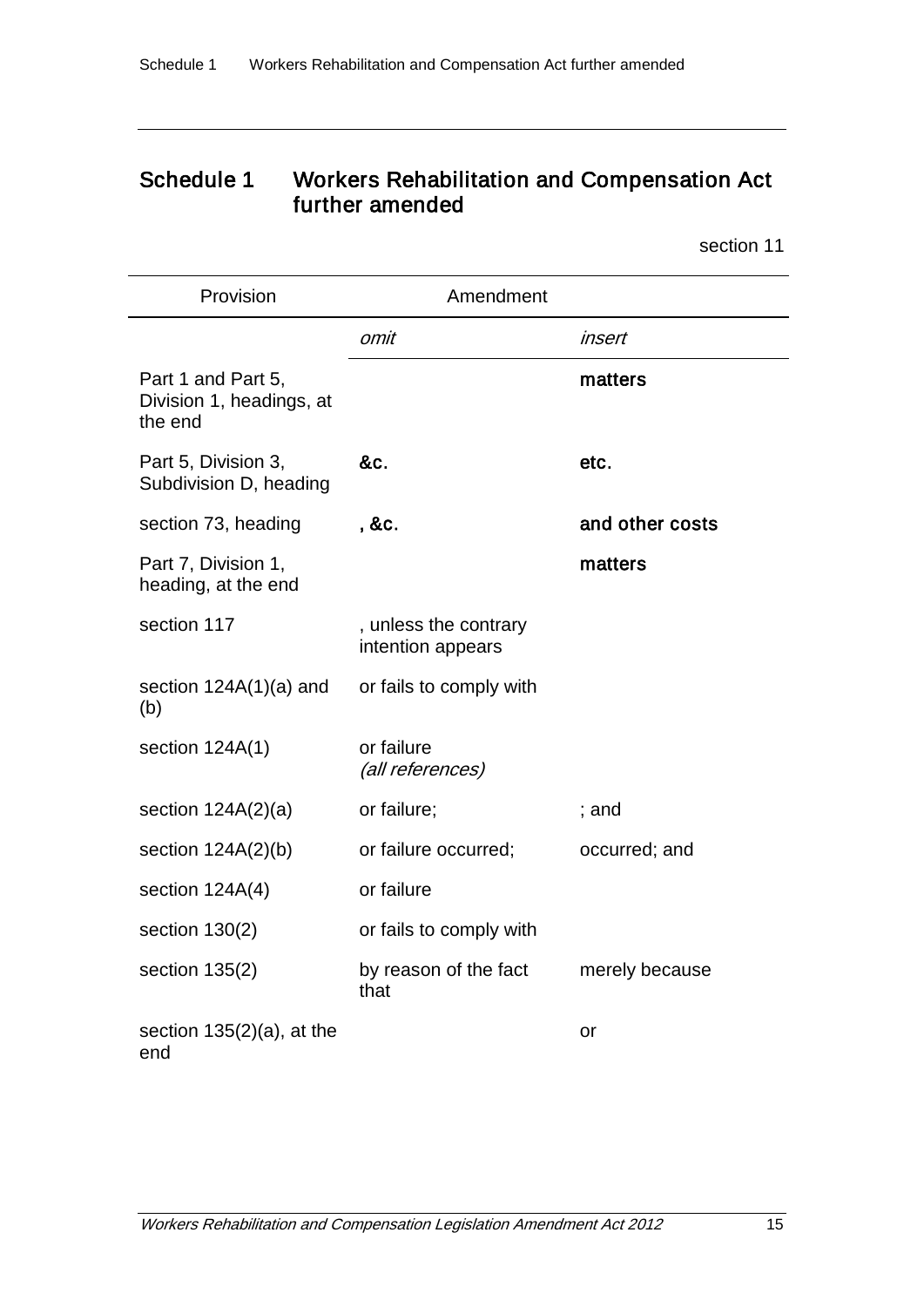| section $136(1)(d)$               | breach<br>or a failure by that<br>employer to comply<br>with such a term,<br>condition, warranty or<br>provision | contravention                               |
|-----------------------------------|------------------------------------------------------------------------------------------------------------------|---------------------------------------------|
| section $136(2)(b)$               | breach of or failure to<br>comply with                                                                           | contravention of                            |
|                                   | breach or failure                                                                                                | contravention                               |
| section 149                       | , unless the contrary<br>intention appears                                                                       |                                             |
| section 165, heading              | , &c.                                                                                                            | or otherwise received<br>by Nominal Insurer |
| section $165(2)$                  | authorize                                                                                                        | authorise                                   |
| Part 7, Division 7,<br>heading    | , &c.                                                                                                            |                                             |
| section 167, heading              | or dead, &c.                                                                                                     | , is dead etc.                              |
| section 177, heading              | , &c.,                                                                                                           | etc.                                        |
| section 178                       | or fails to comply with                                                                                          |                                             |
| section 179, heading              | , &c.,                                                                                                           | etc.                                        |
| section 187A(7)                   | or fails to comply with                                                                                          |                                             |
| section 187B                      | or failed to comply with<br>or failure<br>(all references)                                                       |                                             |
| sections 189 and 191,<br>headings | , &c.,                                                                                                           | etc.                                        |